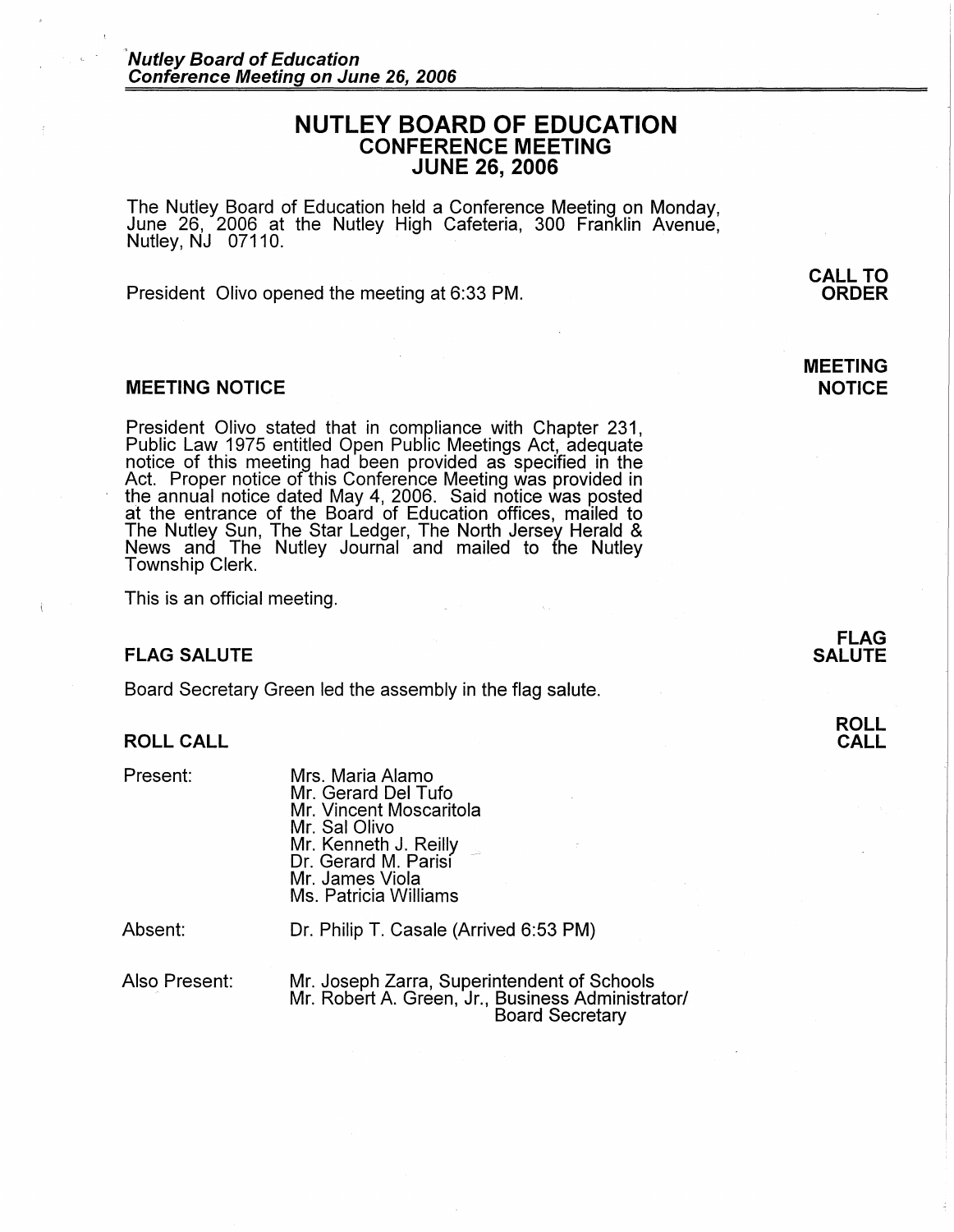## **Items Discussed:**

Mr. Zarra discussed the list of addendums to be voted upon.

The Board discussed a letter received from a parent expressing concern that there is no instruction for seven days during exams. Mr. Zarra indicated that this issue would be addressed.

The Board discussed a contingency plan for future graduation options in case of rain. Trustee Alamo suggested a college<br>auditorium as one of the possible options.

Trustee Reilly asked about the Board still paying for police when they are on other calls and not in the school building. A Board discussion ensued.

The Board also discussed Natale Ferrara's role in the district and his authority.

Mr. Zarra recommended that the Board pay for the DARE/Security Officer.

The Board discussed the number of the GPA be put on the report card.

Mr. Zarra said the administration is working on the Elementary Language Program and the School Level Objectives.

Mr. Zarra discussed the high school trip to New Orleans.

Special Education situation with no placement is working. The administration will make a recommendation if necessary.

Discussed resolutions to be voted upon at the Regular Meeting.

Discussed the Food Service Contract. Board President Olivo asked for more information from the Business Administrator to be placed on the July 24<sup>th</sup> Agenda.

## **MOTION TO ADJdURN TO EXECUTIVE SESSION**

At 7:02 PM Trustee Moscaritola moved and Trustee Parisi seconded the following resolution:

WHEREAS, the Board of Education will be discussing matters exempt from public discussion pursuant to N.J.S.A. 10:4-12,

NOW, THEREFORE, BE IT RESOLVED that the Board of Education recess to closed executive session at this time in the video room to discuss legal and personnel matters, and

BE IT FURTHER RESOLVED that the results of the discussions will be made public by inclusion on the agenda of a subsequent meeting of the Board of Education or when the reasons for discussing such matters in closed session no longer exist.

#### **ADJOURN TO EXECUTIVE SESSION**